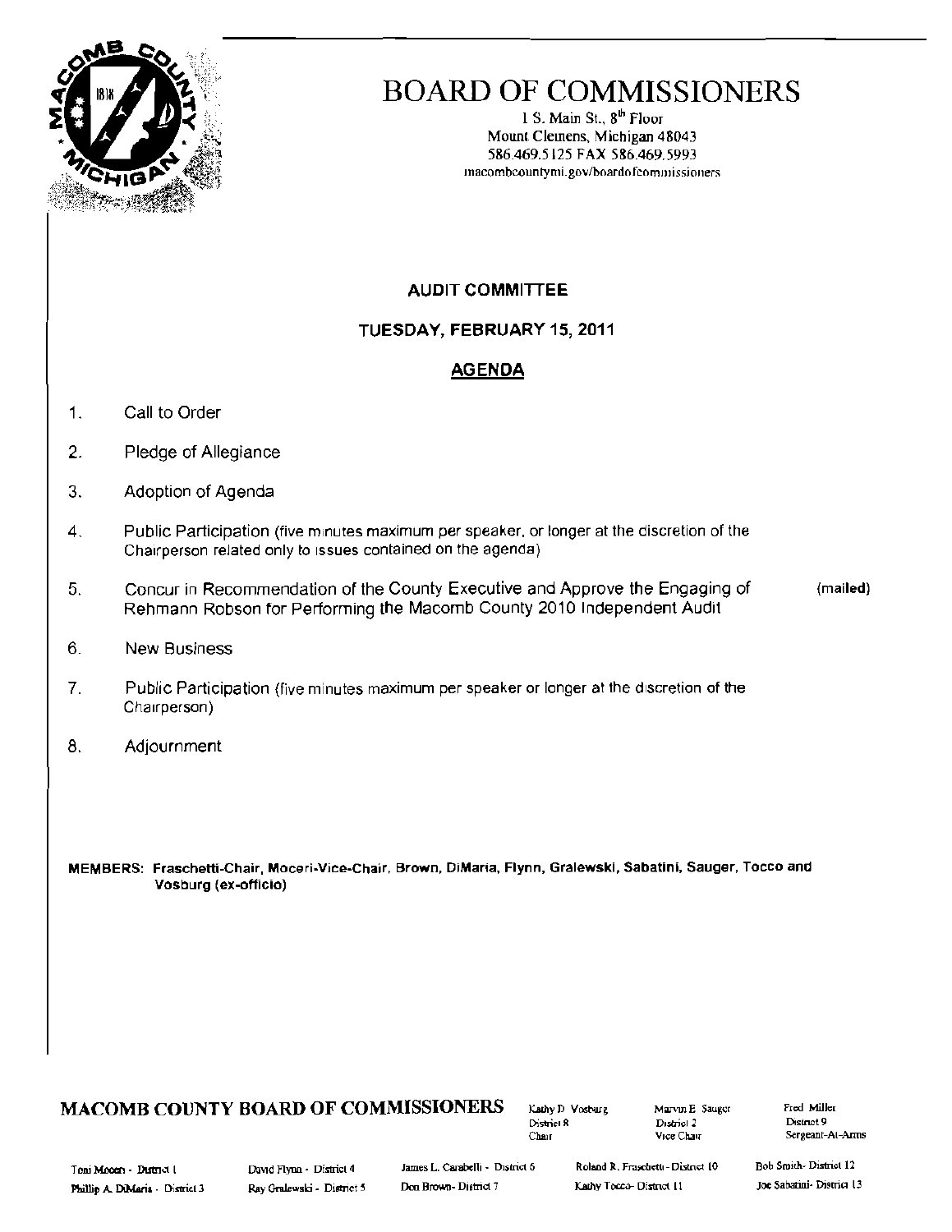RESOLUTION NO. \_\_\_\_\_\_\_\_\_\_\_\_\_\_\_ FULL BOARD MEETING DATE:\_\_\_\_\_\_\_\_\_\_\_\_\_\_\_\_\_\_\_\_\_\_

AGENDA ITEM: \_

### MACOMB COUNTY, MICHIGAN

**RESOLUTION TO** Concur in the recommendation of the County Executive and approve the engaging of Rehmann Robson for performing the Macomb County 2010 Independent Audit pursuant to Section 8.3.1 of the Home Rule Charter as outlined in his February 4,2011 memorandum (attached).

**INTRODUCED BY** Roland Fraschetti, Chair. Audit Committee

COMMITTEE/MEETING DATE Andit Committee 2.15-11